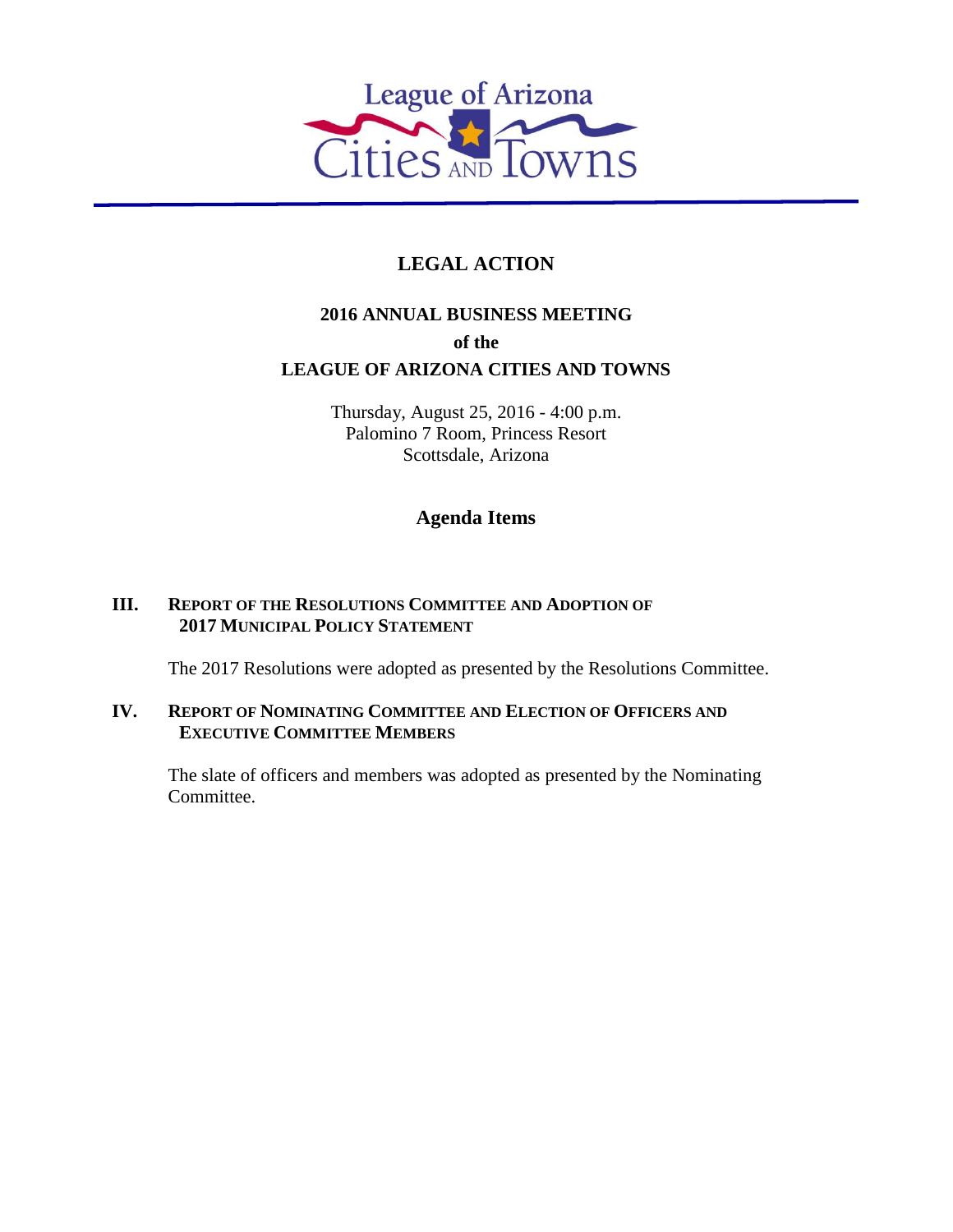### **League of Arizona Cities and Towns Resolutions Summary Chart 2017 Resolutions – Resolution Committee Action**

| Number                   | Resolution                                                                                                                                                                                                                          | Sponsor              | Action               |
|--------------------------|-------------------------------------------------------------------------------------------------------------------------------------------------------------------------------------------------------------------------------------|----------------------|----------------------|
| <b>BFED1</b>             | Seek legislation to create the Economic<br>Development Reimbursement Authority (EDRA)<br>system for infrastructure and improvements.                                                                                                | Surprise             | Passed               |
| <b>BFED 2</b>            | Create renewable energy and conservation<br>financing districts for commercial properties.                                                                                                                                          | Flagstaff            | Passed               |
| <b>BFED 3</b>            | Amend statute to authorize retention and<br>detention basin improvement districts to levy<br>and expend money to operate, maintain, repair<br>and improve retention and detention basins<br>within a municipality.                  | Yuma                 | Passed               |
| <b>BFED4</b>             | Create workable, mutually beneficial<br>construction sales tax reform.                                                                                                                                                              | League               | Passed               |
| <b>GAHRE 1</b>           | Set the requirements to achieve a valid legal<br>protest relating to re-zoning at 20% of the<br>owners of property by area and number within<br>the zoning area. AMENDED.                                                           | Sedona               | Passed as<br>amended |
| <b>GAHRE 2</b>           | Seek legislation to remove any limitation or<br>penalty in accessing PSPRS retirement benefits<br>as the member is transitioning into a job<br>reassignment as an accommodation under the<br>Americans with Disabilities Act (ADA). | Surprise             | Passed               |
| <b>GAHRE 3</b>           | Design legislation to improve the county island<br>annexation process without undue burden to any<br>one party.                                                                                                                     | Sierra Vista<br>Yuma | Passed               |
| <b>GAHRE4</b>            | Revise and update the disincorporation statutes.                                                                                                                                                                                    | League               | Passed               |
| <b>GAHRE 5</b>           | Explore options that create funding solutions<br>and/or financing authority to deal with PSPRS<br>unfunded pension liabilities.                                                                                                     | League               | Passed               |
| NSQL1                    | Develop strategies to enhance forest health.                                                                                                                                                                                        | Flagstaff            | Passed               |
| NSQL <sub>2</sub>        | Restore the Arizona Housing Trust Fund.                                                                                                                                                                                             | Flagstaff            | Passed               |
| PSMAC <sub>1</sub>       | Support the presence of military installations.                                                                                                                                                                                     | Sierra Vista         | Passed               |
| <b>Resolutions Chair</b> | Repeal SB1487, state law; local violations;<br>penalties.                                                                                                                                                                           | League               | Passed               |

Budget, Finance and Economic Development – BFED General Administration, Human Resources and Elections – GAHRE Neighborhoods, Sustainability and Quality of Life – NSQL Public Safety, Military Affairs and the Courts – PSMAC Transportation, Infrastructure and Public Works – TIPW